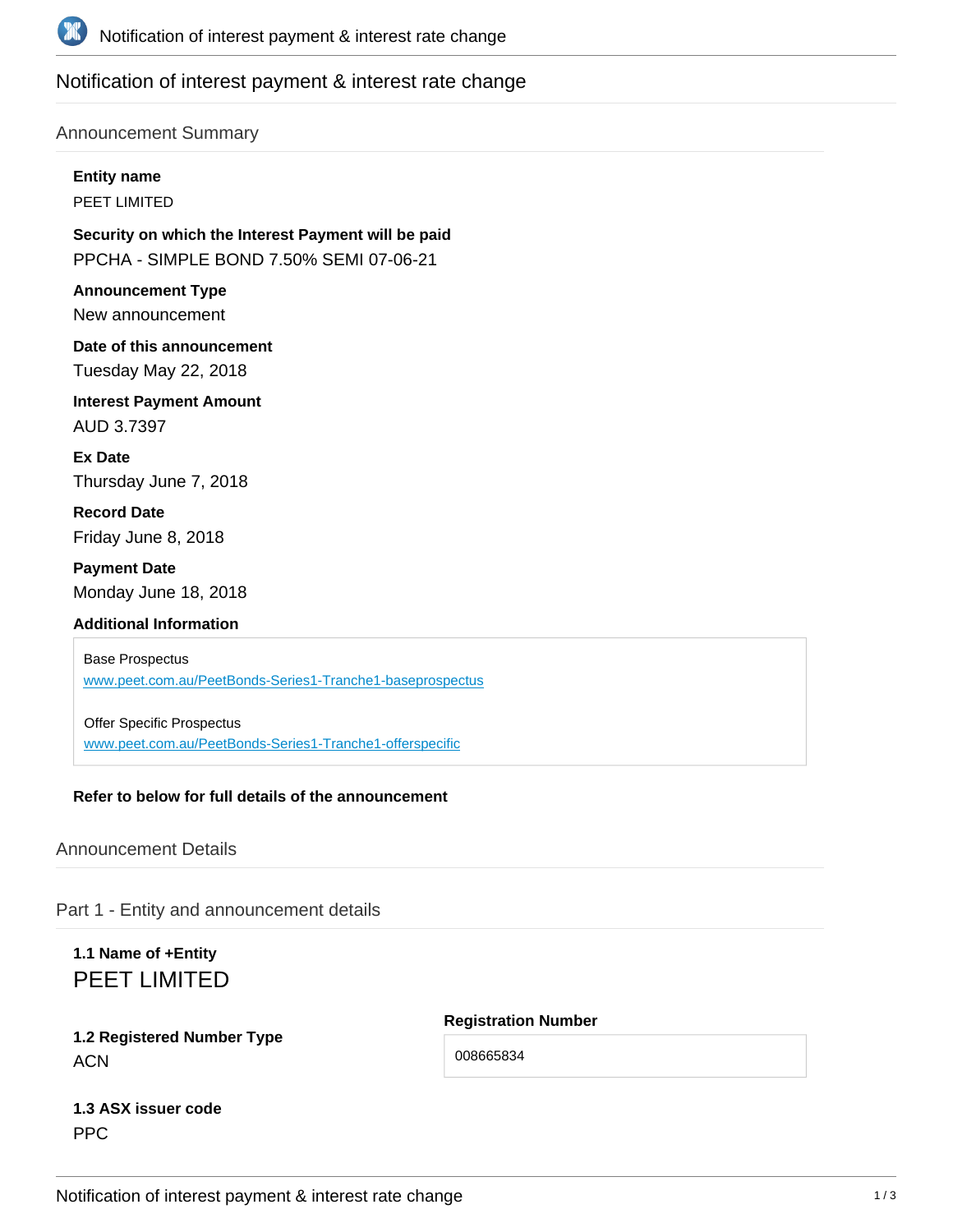

**1.4 The announcement is** New announcement

**1.5 Date of this announcement** Tuesday May 22, 2018

**1.6 ASX +Security Code for Interest Payment** PPCHA

**ASX +Security Description** SIMPLE BOND 7.50% SEMI 07-06-21

Part 2A - Interest period dates and interest payment details

| <b>Interest Rate Calendar Type</b><br>Rule 7(2), 7 calendar day |                                                                                            |
|-----------------------------------------------------------------|--------------------------------------------------------------------------------------------|
| 2A.1 Payment date                                               | 2A.2+Record Date                                                                           |
| Monday June 18, 2018                                            | Friday June 8, 2018                                                                        |
| 2A.3 Ex-Date                                                    | 2A.4 First day of payment period                                                           |
| Thursday June 7, 2018                                           | Monday December 18, 2017                                                                   |
| 2A.5 Last day of payment period                                 | 2A.6 Number of days in the payment period                                                  |
| Sunday June 17, 2018                                            | 182                                                                                        |
| 2A.7 Interest rate expressed as a per annum rate<br>7.500000 %  | 2A.8 Interest rate pro-rated for the number of<br>days in the payment period<br>3.739700 % |

**2A.9 Currency in which the interest payment is made ("primary currency")** AUD - Australian Dollar

**2A.10 Interest payment amount per +security** AUD 3.73970000

### **2A.10(i) Comment on how the interest payment amount per security is calculated**

In accordance with the Trust Deed, this Interest Period is from (and including) the preceding Interest Payment Date (18/12/2017) to (but excluding) the current Interest Payment Date, as adjusted by the Following Business Day Convention (18/06/2018). The calculation of the interest payment amount per security is therefore = Interest Rate x Face Value x Day Count Fraction; which is represented numerically as =  $7.5\%$  x \$100 x (182 days / 365 days) = \$3.7397 per security.